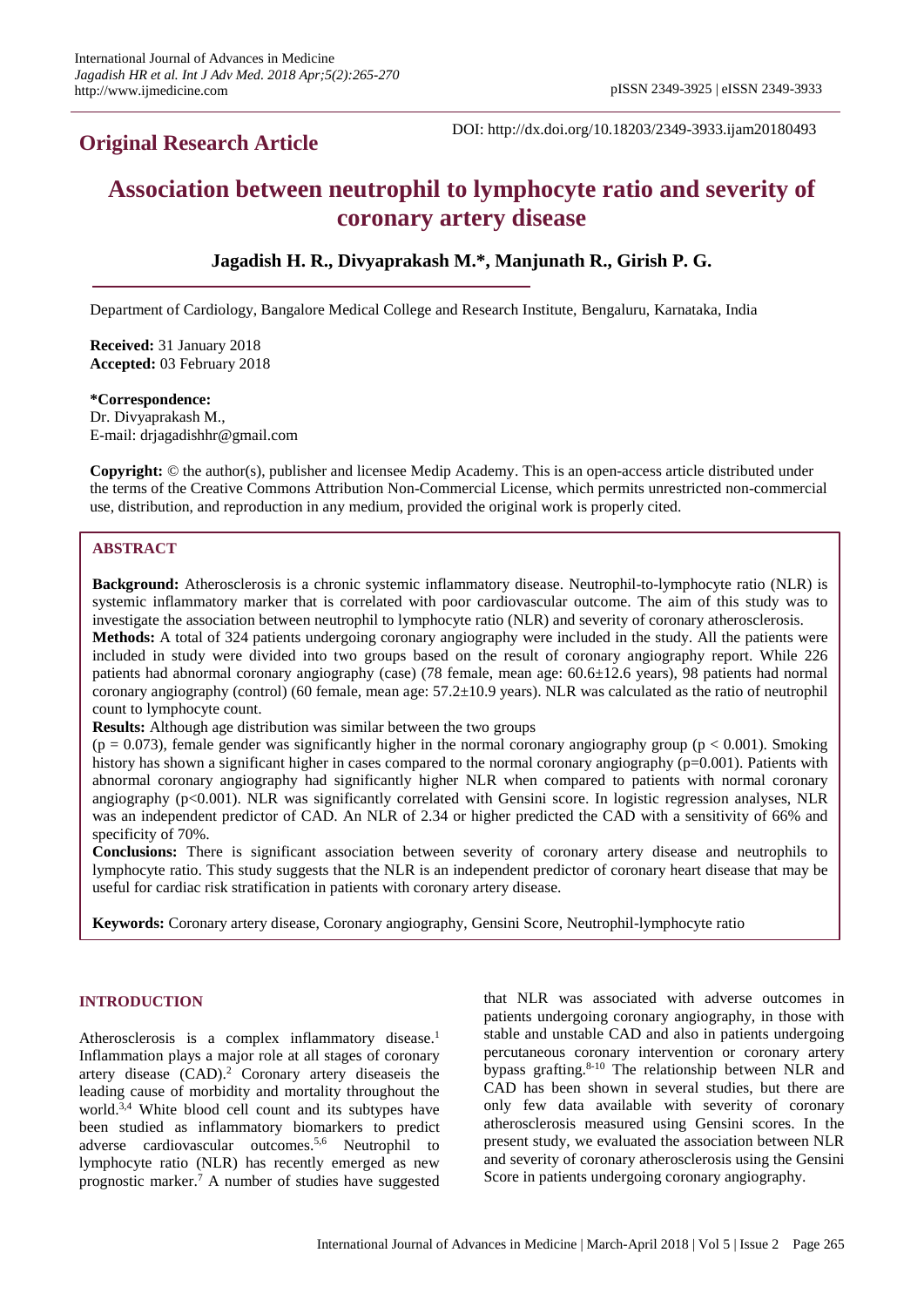# **METHODS**

The present study is a single-center, observational study and was conducted at super speciality hospital, BMCRI, Bangalore, India, during Aug 2015 to April 2017. The study population consisted of 234 eligible consecutive patients who underwent coronary angiography for suspected or known coronary atherosclerosis. Exclusion criteria were clinically significant valvular heart disease, significant congestive heart failure, hematological disease, cancer, severe renal or liver disease, ongoing infection or systemic inflammatory conditions, and autoimmune disease. All participants gave an informed consent and the study was approved by local ethics committee.

Clinical variables and cardiovascular risk factors patients enrolled in the study underwent detailed clinical examination for the assessment of the cardiac status and history of smoking, family history of CAD, previous myocardial infarction, hypertension, diabetes mellitus, and noncardiac diseases.

Arterial hypertensionwas considered in patients with repeated blood pressure measurements >140/90mmHg or active use of antihypertensive drugs. Diabetes mellitus was defined as fasting plasma glucose levels more than 126mg/dL in multiple measurements or active use of antidiabetic medications. Smokingwas defined as current smoking. The family history of CAD was considered as a history of CAD or sudden cardiac death in a first degree relative before the age of 55 years for men and 65 years for women. Acute coronary syndrome (ACS) was defined as presentation with symptoms of ischemia in association with qualifying electrocardiographic changes or positive cardiac enzymes.

#### *Laboratory measurement*

Blood samples (venous) were collected before the day of coronary angiography for analysis of the following parameters using standard techniques

- White blood cell, neutrophils and lymphocyte counts, total cholesterol, high - density lipoprotein cholesterol, low-density lipoprotein cholesterol. Triglycerides (TG), hemoglobin.
- NLR was calculated by dividing Neutrophil count to lymphocyte count.
- The whole blood samples for hematological indices were analyzed on an automated blood cell counter
- Biochemical parameters were analyzed using automated analyzer.

#### *Coronary angiography and severity of coronary atherosclerosis*

Coronary angiography was performed by Judkins technique through femoral artery access. Each angiogram was evaluated by 2 interventional cardiologists who were blinded to the study plan and to each other. A thorough review of each index coronary angiogram established lesion location and percentage of stenosis among all the coronary lesions. The CAD was defined as the presence of significant stenosis, at least 50% of the vessel diameter, in any of the main coronary arteries, in accordance with the American college of cardiology/American heart association lesion  $classification<sup>11</sup>$ 

The Gensini scoring system was used to determine the severity of CAD.<sup>12</sup> This method defines narrowing of the lumen of the coronary arteries as 1 for 1% to 25% stenosis, 2 for 26% to 50%, 4 for 51% to 75%, 8 for 76% to 90%, 16 for 91% to 99%, and 32 for total occlusion.

The score is then multiplied by a factor representing the importance of the lesion's location in the coronary artery system. For the location scores, 5 points were given for left main lesion; 2.5 for proximal left anterior descending (LAD) or left circumflex (LCX) artery;1.5 for the midsegment LAD and LCX;1 for the distal segment of LAD and LCX, first diagonal branch, first obtuse marginal branch, right coronary artery, posterior descending artery, and intermediate artery; and 0.5 for the second diagonal and second obtuse marginal branches.

Coronary angiography revealed that there was coronary Stenosis-abnormal CAG in 226 patients (case) and normal coronary arteries in remaining 98 (control group).

# *Statistical analysis*

Statistical analysis was performed using the SPSS 23.0 statistical package for windows. Continuous data were expressed as mean ±standard deviation (SD), while the categorical data by percentage. Student t-test used to compare the parametric variables, correlation analysis was performed by the Pearson correlation test.

# **RESULTS**

The study population consisted of 324 consecutive patients undergoing elective coronary angiography (CAG). All members of the study population were divided into two groups according to the results of CAG. While 226 patients had abnormal CAG, 98 patients had normal CAG. Baseline characteristics and clinical data are shown in (Table 1). Although age distribution was similar between two groups  $(p=0.073)$ , female gender was significantly higher in the normal CAG group (p<0.001). While diastolic blood pressure was significantly higher in the normal CAG group ( $p =$ 0.005), smoking status was significantly higher in the abnormal CAG group ( $p = 0.001$ ).

The laboratory findings and NLR values are shown in (Table 1). Patients with abnormal CAG had significantly higher NLR when compared to patients with normal CAG (p<0.001). Patients with abnormal CAG had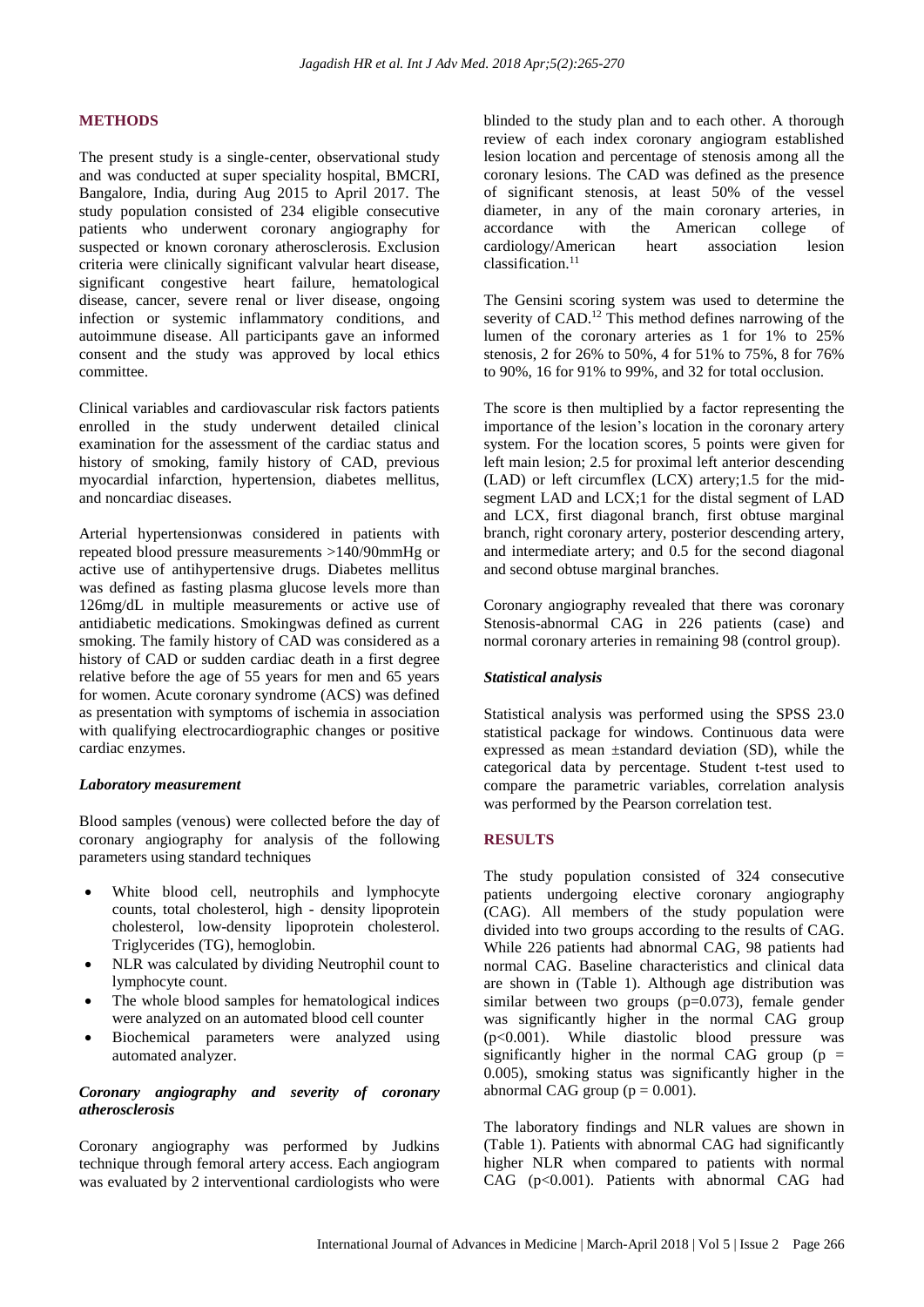significantly higher creatinine and significantly lower high-density lipoprotein (HDL), when compared to patients with normal CAG. In correlation analysis, NLR was significantly correlated with GENSINI score (Table 2).

#### **Table 1. Baseline characteristics and clinical data of the study population.**

| Case $n=226$     | Control group n=98 | P-value |
|------------------|--------------------|---------|
| $60.6 \pm 12.6$  | $57.2 \pm 10.9$    | 0.073   |
| 78 (34%)         | 60 (58%)           | < 0.001 |
|                  |                    |         |
| 45(20)           | 12(13)             | 0.535   |
| 120(53)          | 30(29)             | 0.001   |
|                  |                    |         |
| $135.9 \pm 23.0$ | $141.3 \pm 18.9$   | 0.051   |
| $74.5 \pm 11.9$  | $78.2 \pm 18.9$    | 0.005   |
| 120(53)          | 22(22)             | 0.500   |
|                  |                    |         |
| $209.5 \pm 506$  | $208.4 \pm 498$    | 0.256   |
| $132.6 \pm 39.2$ | $126.2 \pm 34.6$   | 0.565   |
| $40.3 \pm 9.2$   | $45.9 \pm 12.2$    | 0.001   |
| $180.0 \pm 65.0$ | $177.6 \pm 60.0$   | 0.557   |
| $121.5 \pm 42.6$ | $119 \pm 43.9$     | 0.752   |
| $0.98 \pm 0.30$  | $0.87 \pm 0.35$    | < 0.001 |
|                  |                    |         |
| $14.02 \pm 1.6$  | $13.95 \pm 1.3$    | 0.354   |
| $9.06 \pm 2.43$  | $7.01 \pm 1.89$    | 0.001   |
| $6.20 \pm 2.85$  | $4.62 \pm 2.01$    | < 0.001 |
| $2.03 \pm 0.75$  | $2.45 \pm 0.81$    | < 0.001 |
| $220.4 \pm 48.3$ | $234.4 \pm 65.8$   | 0.233   |
| $3.7 \pm 2.6$    | $2.2 \pm 1.7$      | < 0.001 |
|                  |                    |         |

#### **Table 2: Correlation of neutrophil-to-lymphocyte ratio with severity of coronary artery disease.**

| Gensini score                  |       |  |
|--------------------------------|-------|--|
|                                |       |  |
| Neutrophil-to-lymphocyte ratio | 0.001 |  |

**Table 3: Logistic regression analysis to determine the independent predictors of abnormal coronary angiography.**

|                                | <b>Odds</b> ratio | 95% confidence interval | <b>P-value</b> |
|--------------------------------|-------------------|-------------------------|----------------|
| Age (year)                     | 1.023             | $0.993 - 1.054$         | 0.134          |
| Neutrophil-to-lymphocyte ratio | 1.514             | $1.145 - 2.002$         | 0.004          |
| High-density lipoprotein       | 0.951             | $0.920 - 0.983$         | 0.003          |
| Creatinine                     | 2.537             | $0.858 - 7.503$         | 0.092          |

We included NLR, age, HDL, and creatinine into multivariate analysis to determine the independent predictors of CAD. In logistic regression analyses, NLR and HDL were independent predictors of CAD (Table 3). ROC analysis was performed to determine the cut-off value of NLR to predict the CAD. A NLR of 2.3 or higher predicted the CAD with a sensitivity of 66%and specificity of 70% (Figure 1).

#### **DISCUSSION**

In the present study, we demonstrated that patients with abnormal CAG had significantly higher NLR compared to patients with normal CAG. Moreover, NLR was correlated with severity of CAD. NLR was an independent predictor of CAD.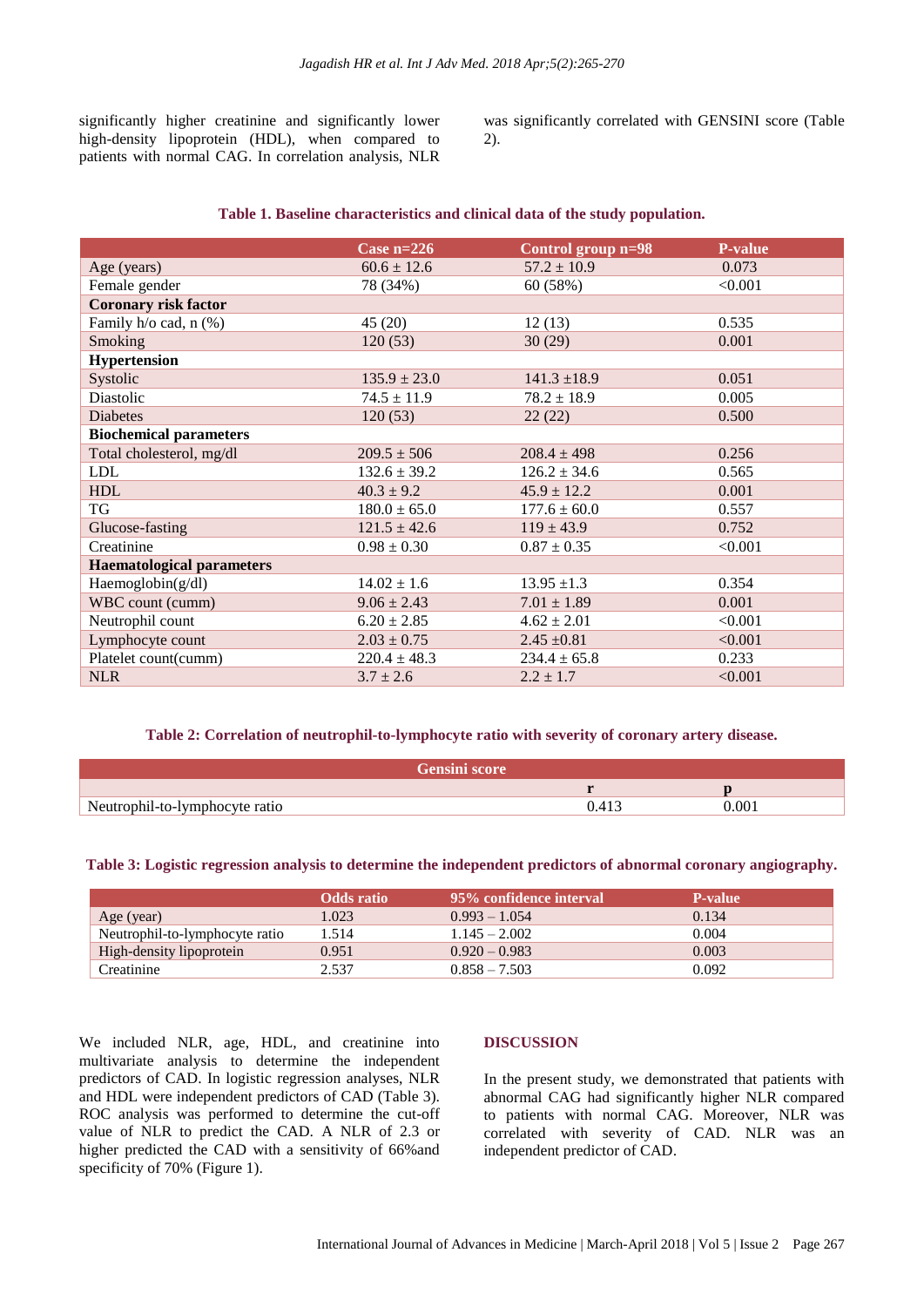It is clear that inflammation plays a pivotal role in atherosclerosis.<sup>13</sup> It causes not only cardiovascular disease, but also numerous chronic diseases such as cancers, diabetes mellitus, hypertension, connective tissue disease, and chronic kidney disease.<sup>14-18</sup>



**Figure 1: Receiver operating characteristic analysis for neutrophil-to-lymphocyte ratio to predict abnormal coronary angiography (area under curve is 0.726).**

In the initiation of atherosclerotic plaque formation, inflammatory molecules are released from endothelial cells of vessels and cause vascular damage. Besides the early phase of atherosclerosis, inflammatory molecules also play an important role in the formation of thrombosis due to plaque rupture in ACS.19,20 Therefore, it is not surprising that inflammatory markers increase in patients with cardiovascular disease. Although numerous inflammatory markers including CRP, tumour necrosis factor alpha (TNF-a), interleukin (IL)-1, and IL-6 are known as indicators of inflammatory process, recent studies have shown that WBC count and its subtypes are also useful for predicting the inflammatory process in cardiovascular diseases. <sup>21</sup> Leukocytes play an important role in inflammatory processes, and neutrophils are the most abundant type of WBC.

The NLR, which can be derived from the WBC count, is a common, cheap, and reproducible test worldwide. Previous studies have shown that NLR is associated with poor clinical outcomes in various cardiovascular diseases. In a study that included 300 patients who were admitted to hospital with ACS, higher NLR was associated with higher 30-day in-hospital mortality.<sup>22</sup>

Another study reported by Cho et al showed that use of combination of NLR and haemoglobin provided valuable information for early risk stratification in patients with ST elevation myocardial infarction (STEMI). Patients with higher NLR and anaemia had higher mortality rate at six months compared to patients with lower NLR and without anaemia. After coronary artery bypass surgery,

NLR is useful to predict saphenous vein graft disease. Recently published trials established that NLR was associated with increased mortality and poor prognosis in ACS, especially STEMI. Previous studies have shown that severity of CAD is correlate with higher NLR value. Kaya et al showed that NLR is a predictor of severe atherosclerosis, which may be useful for cardiac risk stratification in patients with CAD. They showed significant correlation between NLR and GENSINI score.

In another study, Sönmez et al showed that NLR is a strong clinical laboratory value that is associated with the presence and complexity of CAD. Papa et al demonstrated that lower HDL was independent prognostic factor for mortality in patients with stable CAD. Yan et al showed fasting glucose as a significant determinant of Gensini score in nondiabetic participants. In a recent study, Kocaman et al showed that NLR was independently related with increased age, glucose, and serum uric acid levels. $23-25$  As shown in previous studies, we found that glucose, HDL, and NLR are independently related with severity of atherosclerosis.

The main limitations of this study are the limited number of study participants, and participants were from 1 center rather than multiple centers and cross-sectional study design. We evaluated atherosclerosis only by coronary angiography. Angiography also has its limitations since only the lumen is displayed and the information it provides about the coronary plaque burden is not extensive. Therefore, further studies with intravascular ultrasound and coronary computerized tomography may provide more accurate information on the amount of coronary atherosclerosis. Another limitation of this study was that, it provides no information regarding cause or effect relationship between NLR and atherosclerosis. Although we found significant associations, further studies are needed to investigate clinical significance of NLR on atherosclerosis.

#### **CONCLUSION**

Patients with CAD had significantly higher NLR compared to patients with normal CAG. Moreover, NLR was correlated with severity of CAD. NLR of 2.34 or higher was an independent predictor of CAD. NLR seem to be simple parameters to evaluate severity of CAD in patients undergoing elective CAG, and it could be part of cardiovascular evaluation before coronary angiography.

#### **ACKNOWLEDGEMENTS**

Authors would like to acknowledge Dean cum Director, Professor and Head, and all faculties, for their useful contribution in carrying out this study.

*Funding: No funding sources Conflict of interest: None declared Ethical approval: The study was approved by the institutional ethics committee*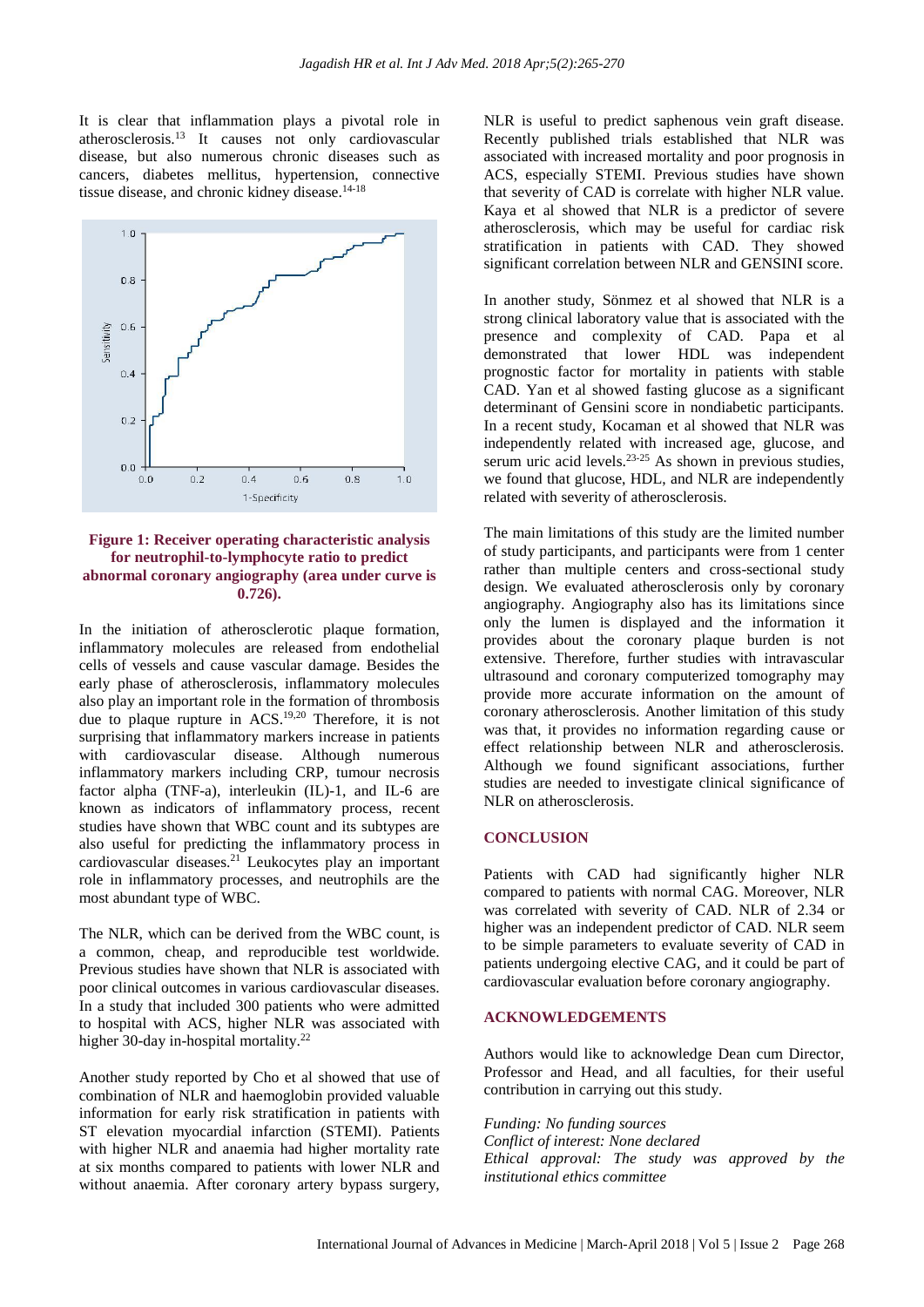#### **REFERENCES**

- 1. Ross R. Atherosclerosis-an inflammatory disease. N Engl J Med. 1999;340(2):115-26.
- 2. Hansson GK. Inflammation, atherosclerosis, and coronary artery disease. N Engl J Med. 2005;352(16):1685-95.
- 3. Lopez AD, Mathers CD, Ezzati M, Jamison DT, Murray CJ. Global and regional burden of disease and risk factors, 2001: systematic analysis of population health data. Lancet. 2006;367(9524):1747-57.
- 4. Onat A, Yazici M, Sari İ, Türkmen S, Uzunlar B, Uyarel H, et al. The risk factor survey of 2003 in western Turkey indicates trend to declining coronary mortality and urban overall mortality. Archives Turkish Society Cardiology. 2003;31(12):762-9.
- 5. Gurm HS, Bhatt DL, Lincoff AM, Tcheng JE, Kereiakes DJ, Kleiman NS, et al. Impact of preprocedural white blood cell count on long term mortality after percutaneous coronary intervention: insights from the EPIC, EPILOG, and EPISTENT trials. Heart. 2003;89(10):1200-4.
- 6. Horne BD, Anderson JL, John JM, Weaver A, Bair TL, Jensen KR, et al. Which white blood cell subtypes predict increased cardiovascular risk?. J Ame Coll Cardiol. 2005;45(10):1638-43.
- 7. Gibson PH, Cuthbertson BH, Croal BL, Rae D, El-Shafei H, Gibson G, et al. Usefulness of neutrophil/lymphocyte ratio as predictor of newonset atrial fibrillation after coronary artery bypass grafting. Ame J Cardiol. 2010;105(2):186-91.
- 8. Papa A, Emdin M, Passino C, Michelassi C, Battaglia D, Cocci F. Predictive value of elevated neutrophil-lymphocyte ratio on cardiac mortality in patients with stable coronary artery disease. Clin Chim Acta. 2008;395(1-2):27-31.
- 9. Duffy BK, Gurm HS, Rajagopal V, Gupta R, Ellis SG, Bhatt DL. Usefulness of an elevated neutrophil to lymphocyte ratio in predicting long-term mortality after percutaneous coronary intervention. American J Cardiology. 2006;97(7):993-6.
- 10. Gibson PH, Croal BL, Cuthbertson BH, Small GR, Ifezulike AI, Gibson G, et al. Preoperative neutrophil-lymphocyte ratio and outcome from coronary artery bypass grafting. American heart J. 2007;154(5):995-1002.
- 11. Ryan TJ, Faxon DP, Gunnar RM, Kennedy JW, King SB, Loop FD, et al. You have accessGuidelines for percutaneous transluminal coronary angioplasty. A report of the American college of Cardiology/American heart association task force on assessment of diagnostic and therapeutic cardiovascular procedures (subcommittee on percutaneous transluminal coronary angioplasty). Circulation. 1988;78(2):486- 502.
- 12. Gensini GG. A more meaningful scoring system for determining the severity of coronary heart disease.Am J Cardiol. 1983;51(3):606.
- 13. Libby P, Ridker PM, Hansson GK. Inflammation in atherosclerosis: from pathophysiology to practice. J Am Coll Cardiol. 2009;54:2129-38.
- 14. Okyay GU, İnal S, Öneç K, Er RE, Paşaoğlu Ö, Paşaoğlu H, et al. Neutrophil to lymphocyte ratio in evaluation of inflammation in patients with chronic kidney disease. Renal failure. 2013;35(1):29-36.
- 15. Sunbul M, Gerin F, Durmus E, Kivrak T, Sari I, Tigen K, Cincin A. Neutrophil to lymphocyte and platelet to lymphocyte ratio in patients with dipper versus non-dipper hypertension. Clinical Experimental Hypertension. 2014;36(4):217-21.
- 16. Lee S, Choe JW, Kim HK, Sung J. High-sensitivity C-reactive protein and cancer. J Epidemiol. 2011;21(3):161-8.
- 17. Pitsavos C, Tampourlou M, Panagiotakos DB, Skoumas Y, Chrysohoou C, Nomikos T, et al. Association between low-grade systemic inflammation and type 2 diabetes mellitus among men and women from the ATTICA study. The review of diabetic studies: RDS. 2007;4(2):98.
- 18. Sunbul M, Gerin F, Durmus E, Kivrak T, Sari I, Tigen K, et al. Neutrophil to lymphocyte and platelet to lymphocyte ratio in patients with dipper versus non-dipper hypertension. Clinical and Experimental Hypertension. 2014;36(4):217-21.
- 19. Suliman MA, Juma AA, Almadhani AA, Pathare AV, Alkindi SS, et al. Predictive value of neutrophil to lymphocyte ratio in outcomes of patients with acute coronary syndrome. Archives Med Res. 2010;41(8):618-22.
- 20. Cho KH, Jeong MH, Ahmed K, Hachinohe D, Choi HS, Chang SY, et al. Value of early risk stratification using hemoglobin level and neutrophilto-lymphocyte ratio in patients with ST-elevation myocardial infarction undergoing primary percutaneous coronary intervention. Ame J Cardiol. 2011;107(6):849-56.
- 21. Doğan M, Akyel A, Çimen T, Öksüz F, Çelik İE, Aytürk M, et al. Relationship between neutrophil-tolymphocyte ratio and saphenous vein graft disease in patients with coronary bypass. Clinical and Applied Thrombosis/Hemostasis. 2015;21(1):25-9.
- 22. Uthamalingam S, Patvardhan EA, Subramanian S, Ahmed W, Martin W, Daley M, et al. Utility of the neutrophil to lymphocyte ratio in predicting longterm outcomes in acute decompensated heart failure. Ame J Cardiol. 2011;107(3):433-8.
- 23. Açar G, Kalkan ME, Avci A, Alizade E, Tabakci MM, Toprak C, et al. The relation of platelet– lymphocyte ratio and coronary collateral circulation in patients with stable angina pectoris and chronic total occlusion. Clin App Thrombosis/Hemostasis. 2015;21(5):462-8.